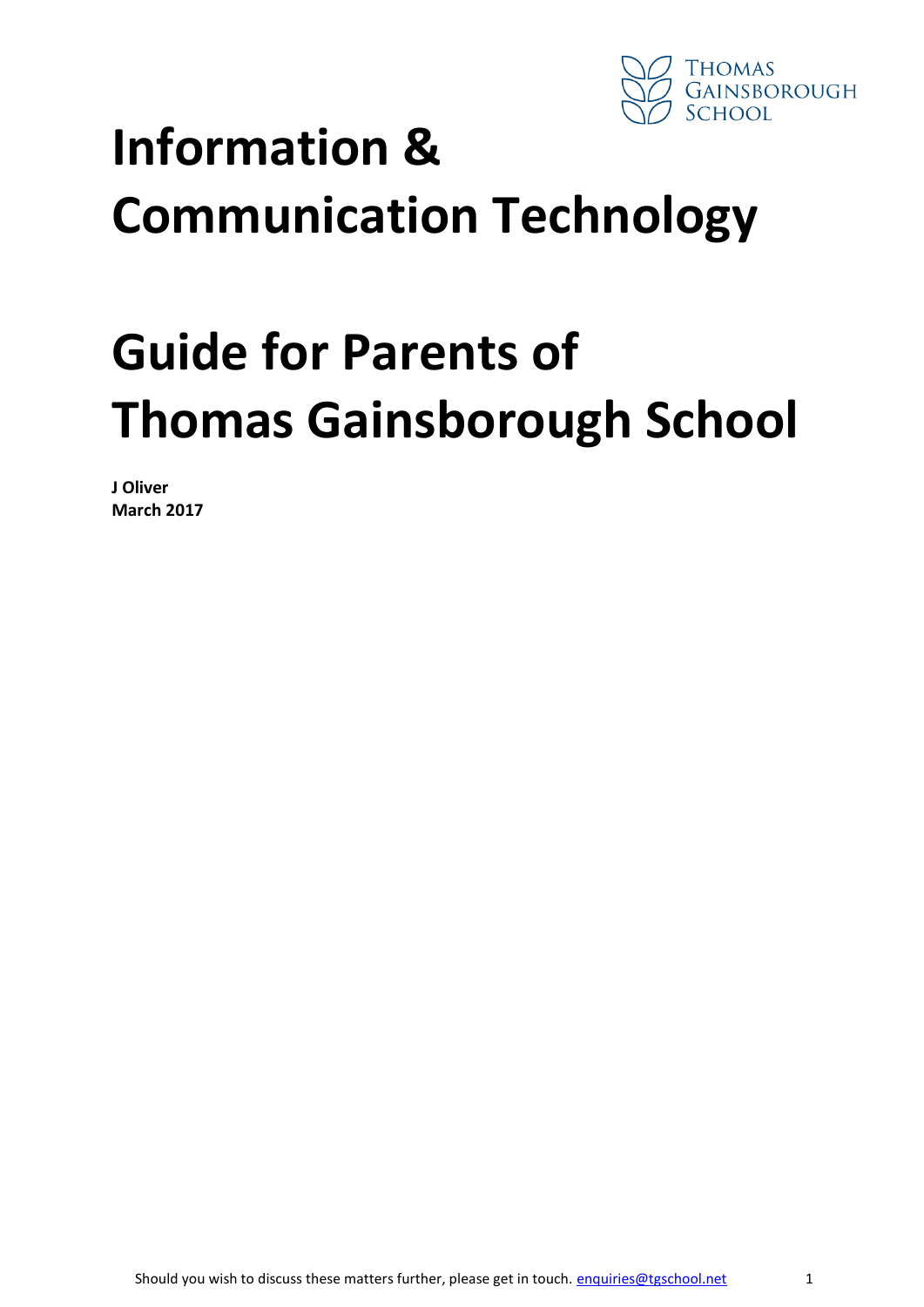# **Contents**

- Introduction
- Computer Access
- Assessment
- Time
- Computer Games
- The Internet
- Instant Messaging
- Social Networking
- Mobile Phones
- Home Computers
- The TGS Network
- Student Remote Access
- Passwords
- Printing
- TGS Software
- Email
- Acceptable Use Policy
- Online Safety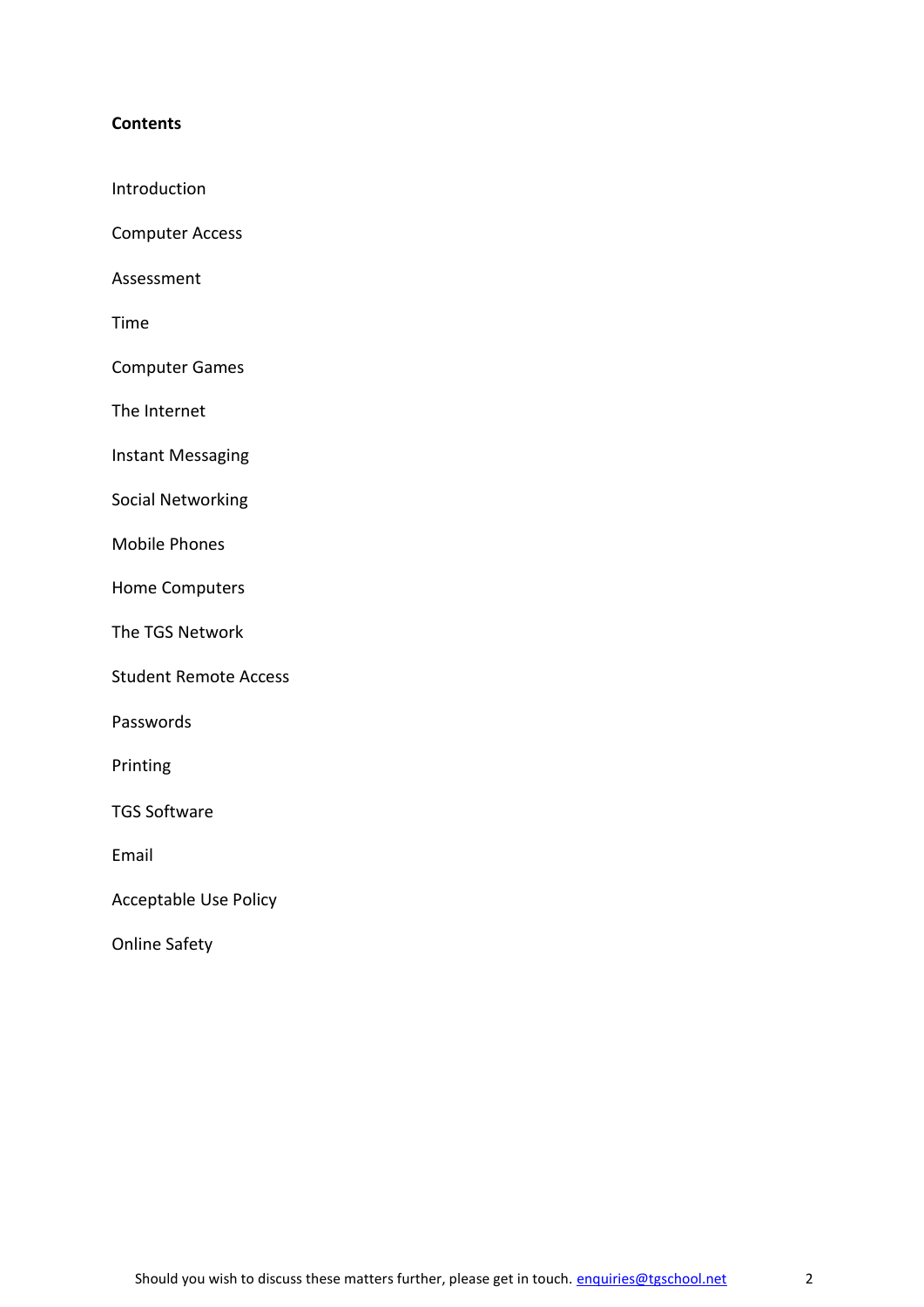#### **Introduction**

This guide is designed to provide TGS parents with information about ICT at TGS and the use and management of ICT in a home environment.

Many parents are very familiar with ICT, are knowledgeable about the issues concerning children and computers and have little need for advice concerning its use by their children at home. Many parents cope well with their child's ICT use while in primary school but struggle when they reach adolescence. Some freely admit that they are novices and are grateful for guidance from school.

Often it is useful for parents to be able to refer to recommendations from school to assist in discussions with their sons about the appropriate use of ICT at home.

Students are set work where the use of a computer and/or access to the internet is essential, sometimes they may choose to do this in school, but most choose to do this at home.

It is easier for parents to agree with their child on a policy of computer use at the start of an academic year than it is to enforce one after things start to go wrong. It is also sensible to have a policy early in their career at TGS, rather than developing one when they are teenagers.

While computers offer great opportunities they have also become the source of significant problems. These problems invariably occur to the students we would least expect.

Our aim with computers is to guide students into becoming efficient and resourceful users of ICT - to support them in their studies and future employment. In doing so we need them to develop a computer world "*Moral Compass*" of what is right and wrong in the use of computers, and the judgement and self-restraint that requires.

#### **Computer Access**

The vast majority of our students have access to a COMPUTER with a broadband connection at home. Those who do not have access to a COMPUTER at home, either because they do not possess one or because it is not working, can use our extensive computer network in school when required to use computers for their homework.

All students have access to computers and a printer within TGS from 8am to 4.10pm.

#### **Assessment – Go4Schools**

The school uses an external service provider which enables; students, parents and teachers to monitor and track assessments and behaviour for learning. Every student and parent has external access to this service with a user login and password.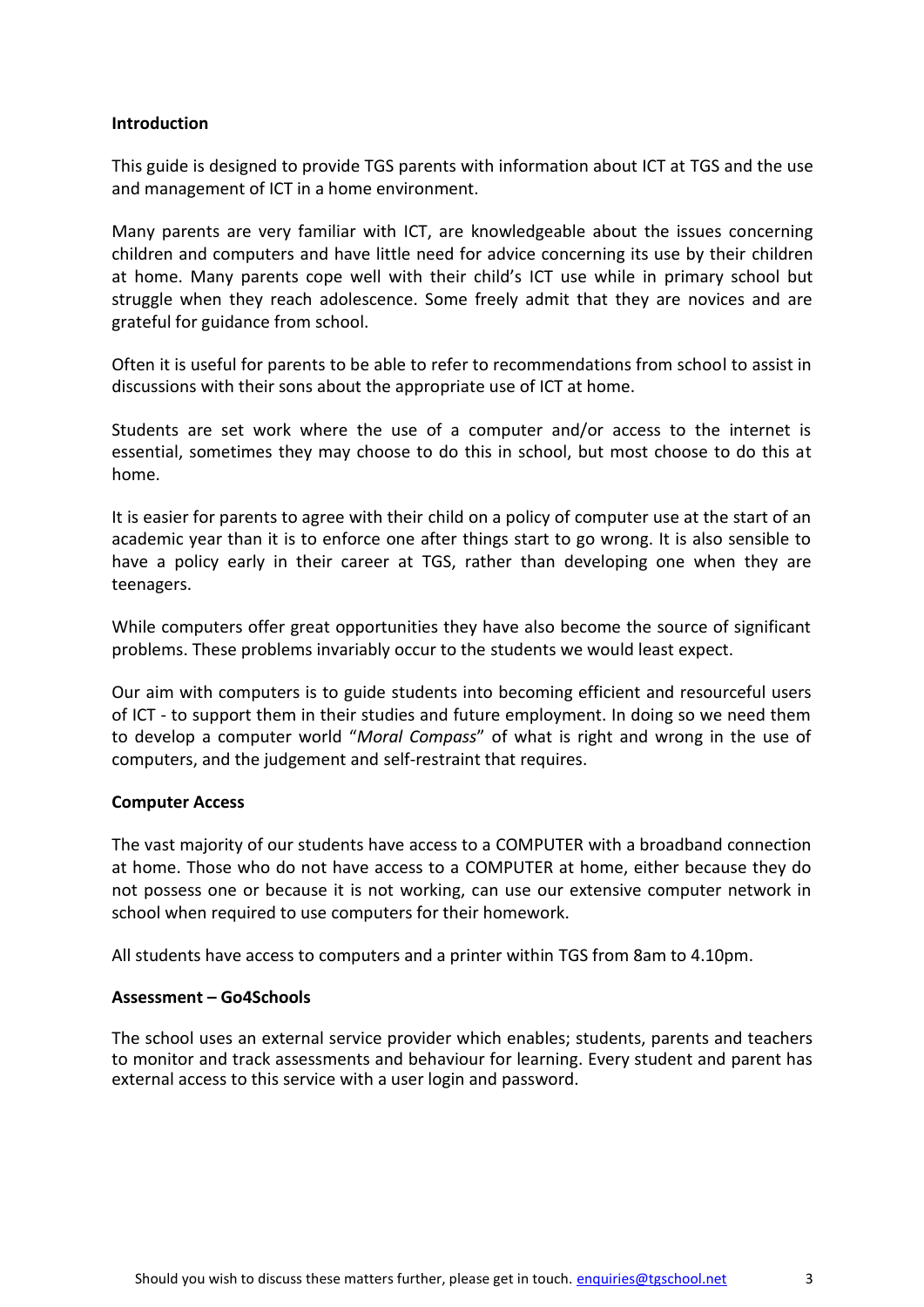# **Time**

The amount of time a young person spends using a digital device at home can be a cause for great concern and arguments. To some extent the answer depends on what they are doing. Homework is the priority in the first instance. We also wish them to exercise a sense of balance in their use in terms of time spent, time spent well, and time not displaced from making strong face to face relationships and engaged in non-computer based activities.

Some parents find it difficult to personally limit the amount of time their child spends using a computer or some particular computer activity - such as playing games. Under these circumstances software can be used to monitor and limit the amount of time spent on particular types of activity.

An example of a software application for limiting the time children spend on a computer is NetNanny. Such software forces all users to logon to the COMPUTER with different names, and limits their use according to settings input by the parent. (N.B. This is a paid-for solution, not endorsed by TGS)

In this way settings can be customised for families that have different aged children. Different days of the week can have different settings – a very useful feature for allowing greater access at the weekend.

Parents can limit the times that a particular person can use the computer, can limit the total amount of time that can be used for playing selected games or for surfing the internet within a day.

Parents can also easily override such limits as situations dictate – for example additional time might be required on the internet for a long homework project if a child uses up all their allocated time surfing for leisure earlier in the day.

# **Computer Games**

Computer game manufacturers are skilled at making their games addictive. Those that are of interest to students can tend to be violent, misogynistic and full of foul language. Opinions differ as to the extent of the effect or damage this does to children.

The age rating systems for computer games that have been accepted and adopted by the games industry work well, and should not be ignored lightly. A game rated 12+ may well be suitable for a mature 11 year old. But a game rated 15 or above would be totally unsuitable for any 11 year old, likewise a game rated 18 would be unsuitable for a 15 year old.

# **The Internet**

The internet is a superb educational resource and can provide immense enjoyment, but it does have a darker side that youngsters find hard to appreciate. Our children need to be protected from dangerous activity on the web, and know how to use the internet wisely without getting into trouble. The internet was not designed for children and the need to monitor and exercise caution is very much prevalent in our society.

When using the TGS computer network students are very well protected from the dangerous and the inappropriate. The network is protected by a firewall and anti-virus software, and all access to the internet is done through a state of the art web-content filtering system. But many of our students go home to use computers that offer little or no protection at all – either by parental supervision or by more technical means.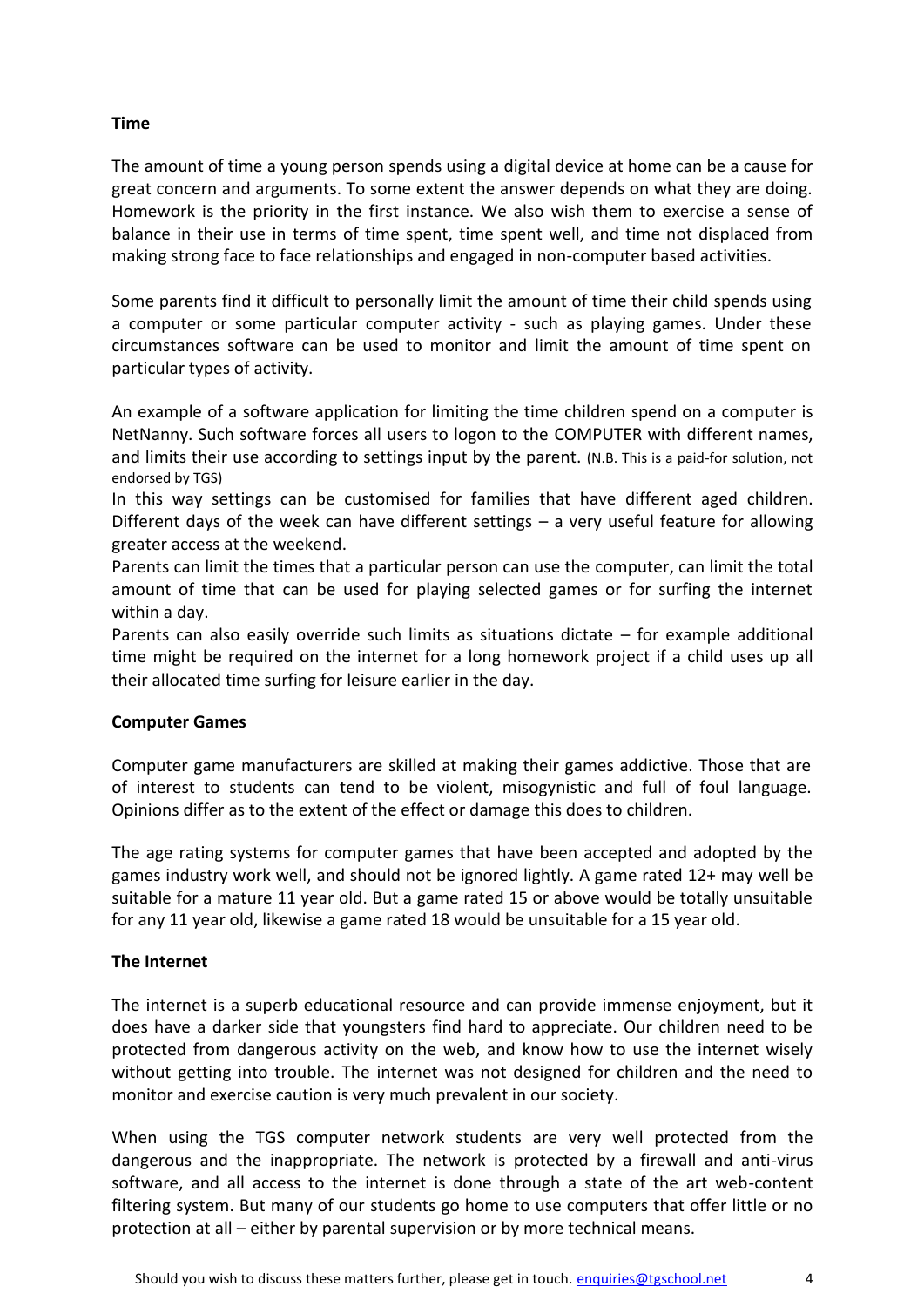For a child to rely on a computer connected to the internet at home, the computer is best protected with a firewall, anti-virus software and web-content filtering software. The software needs to be regularly updated – preferably automatically. Anti-virus software that has not been updated for many months will no longer be protecting against the most prevalent viruses of the day. Decisions made about what you will allow your child to see and do on the internet need to be thought about, discussed and the appropriate settings implemented in the software. For firewall, anti-virus and anti-spam protection a product such as Norton Internet Suite is an excellent tool.

For web-content filtering Net Nanny [www.netnanny.com](http://www.netnanny.com/) are superb. Parents can select from dozens of categories to block – such as pornography, hate or social networking. This software forces all users to logon to the COMPUTER with different names, and limits their use according to settings input by the parent. In this way settings can be customised for families that have different aged children.

#### **Instant Messaging**

Many TGS students at home use Instant Messaging technologies. Most of the social networking sites have some form of instant messaging as well. These technologies enable instant contact with other people when online. Like other secondary schools TGS completely blocks and bans the use of all such tools for social "non-educational" use. While Instant Messaging does have its place in the adult world the technical and social problems caused when used for socialising by secondary school students can be immense.

Instant Messaging systems can be used for bullying and are used extensively by online predators to groom young people with a view to eventually meeting and abusing them.

Parents need to judge their child's maturity, and if allowing access to Instant Messaging services they are strongly advised to monitor closely who they are meeting online.

# **Social Networking**

The use of social networks continues to grow, both by our students, their friends and their families. They can provide enormous benefit, support and enjoyment, especially when extended families are spread around the world.

Many TGS students at home use social networking websites and chat rooms. Examples include Facebook, Twitter, SnapChat and Instagram. Like other secondary schools TGS blocks and bans the use of almost all social networking websites through its network infrastructure. Young people generally adore social networking sites, but they have the potential to cause enormous trouble with those who lack the maturity to use them wisely.

Such sites are the cause of great danger amongst teenagers due to the activities of online predators. Perhaps more importantly for TGS students they enable a form of bullying that is difficult for parents and teachers to detect and is equally as hard to prevent. It is very easy for students to take part in entirely inappropriate conversations, and to display and share inappropriate images and videos. The growth of mobile phones with still and video camera abilities has made it straightforward for students distribute images on the internet that cause distress to others - and when discovered to themselves as well.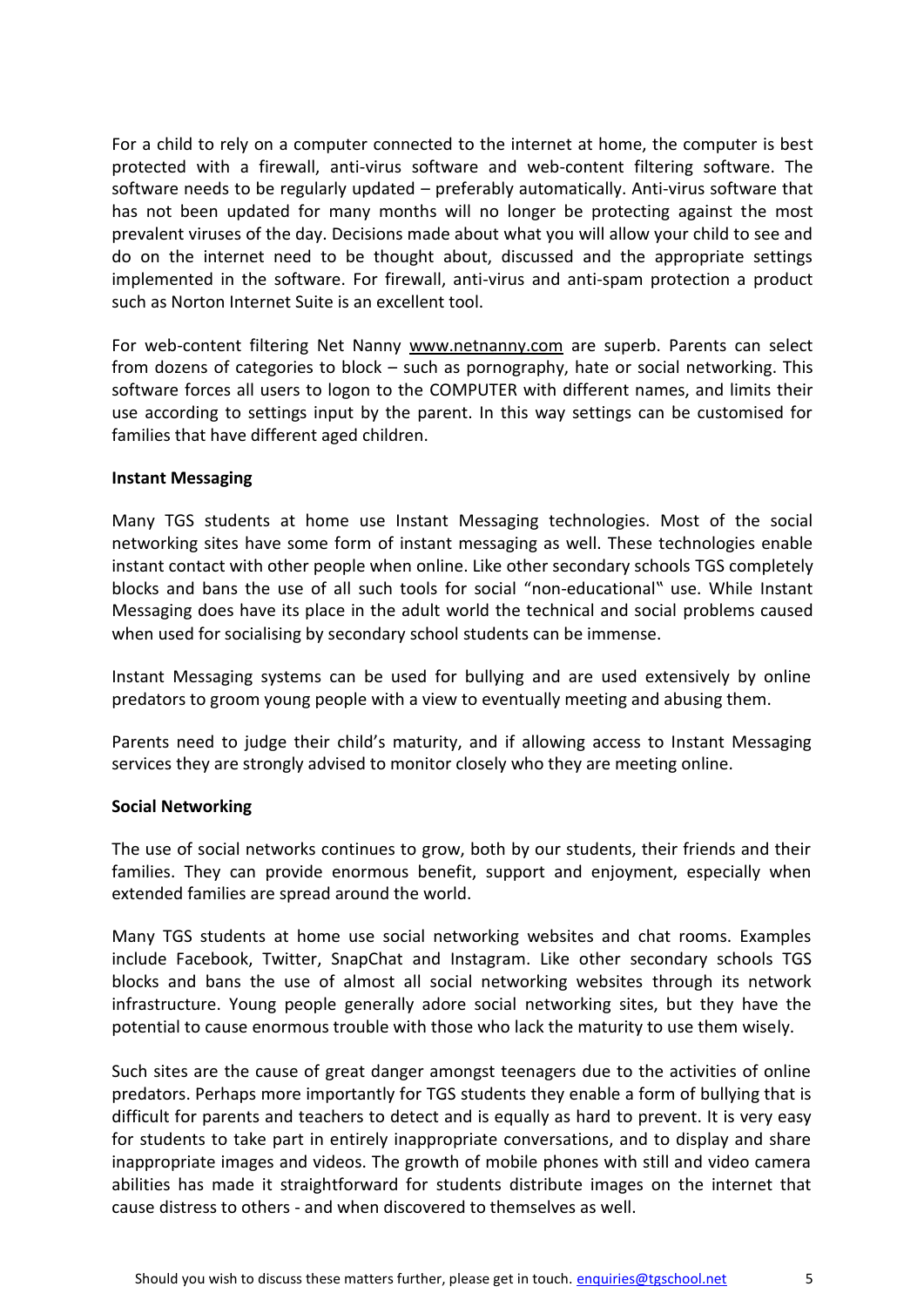If your child experiences any problems please advise our Student Support team.

If behaviour is exhibited which is deemed to bring the school into disrepute, or to be a contravention of school rules, then students must expect the school to pursue the matter.

To maintain appropriate professional relationships students are not allowed to be "*Friends*" with members of staff on social networking sites.

Parents are often completely unaware that these sites are not meant to be used by children of Lower School age or below. Social Networking websites typically have minimum age requirements for accounts of between 13 and 18 years old.

# **Mobile Phones**

The functional differences between computers and smaller electronic devices like tablets and mobile phones are rapidly decreasing. Mobile phones – especially smartphones - have the potential to provide a superb learning tool. The use of cameras built into phones has great educational value.

We encourage students to exercise the same "*Moral Compass*" with mobiles that they need to use with traditional computers. These devices are to be used appropriately and with teacher direction during lesson time and zero tolerance behaviour is exercised for inappropriate use as illustrated within the school's behaviour policy.

#### **Home Computers**

There is no requirement for TGS students to have access to a computer at home. Those that do, find it useful to have software that is similar to what they use in school. Similar software includes earlier or later versions of the same application and also equivalent alternative applications produced by a competing company.

In some circumstances entirely free alternatives exist. A prime example is Open Office. Downloadable from Open Office [www.openoffice.org t](http://www.openoffice.org/)his is a good alternative to Microsoft Office Professional. Another example is Paint.NET. Downloadable from [www.getpaint.net,](http://www.getpaint.net/)  this is excellent free image editing software. Students have access to cloud storage and online software, that is associated with their school email account. This can be accessed and edited through the use of any computer with a Windows, OSX or Linux derived operating system and computer that has access to the internet through a web browser.

Parents purchasing new software will find that older versions of software quickly become unavailable, and this should not be viewed as a problem since students can easily cope with newer versions at home.

The computer industry changes extremely rapidly. If you would like some guidance about purchasing a computer or software for your child it is best to seek advice from the Head of Computing as and when the need arises.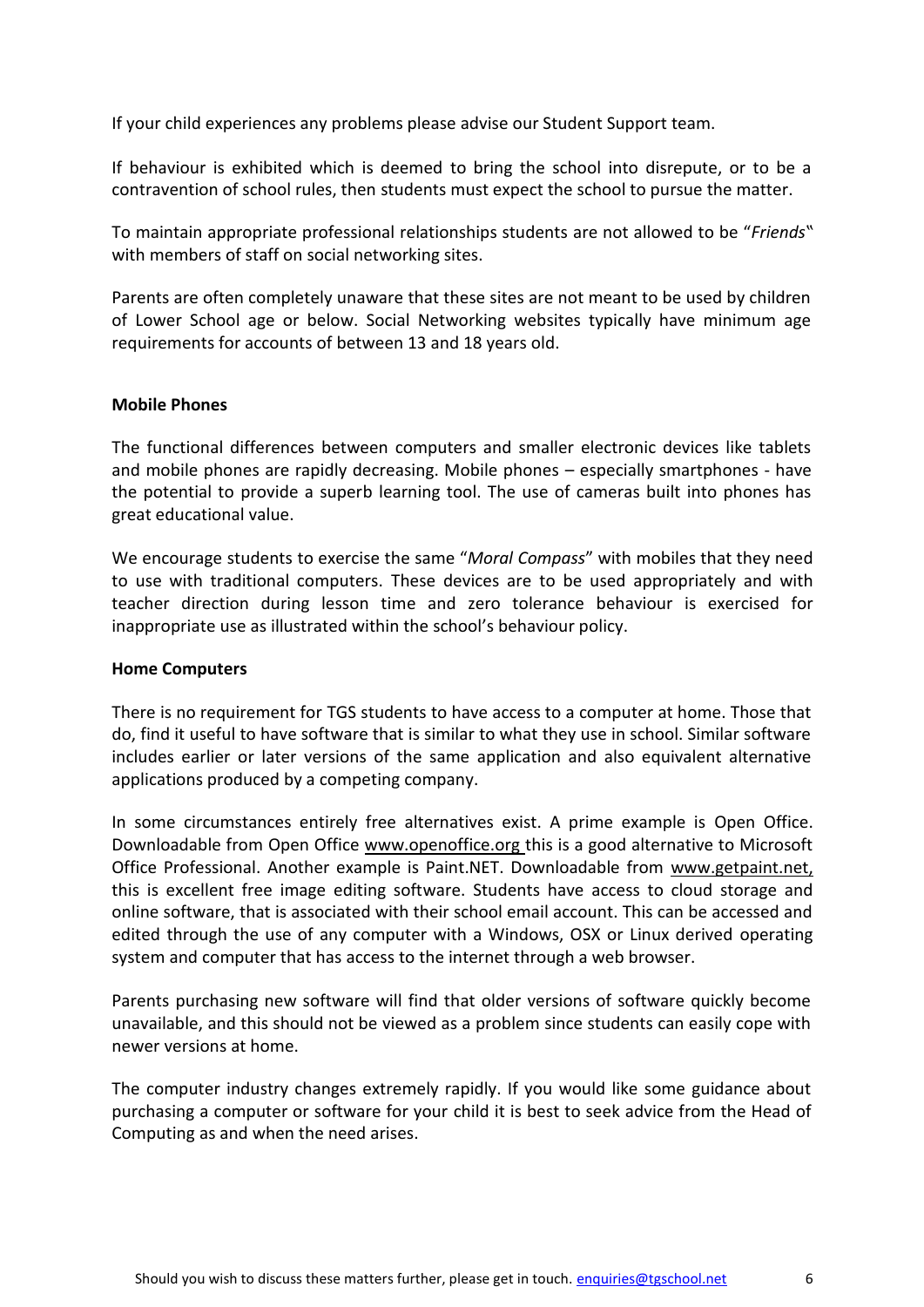#### **The TGS Network**

Our computer network system is designed specifically for. It includes personal space for each child where they can store files. Students can access their personal files from home via any web browser.

All pupils that do not have broadband access at home are encouraged to use USB flash drives to transport information between school and home. (USB flash drives have a variety of names including: pen drives and UFDs). A flash drive of 8Gb costs less than £3 and is easily adequate. They are a robust, small and convenient way of moving electronic files around, although they are susceptible to loss and therefore need backing up!

#### **Student Remote Access**

TGS students have access to online "Cloud" storage and email client, with the use of Google Mail/Drive. This can be accessed both in and outside of school, providing there is a web browser and connection to the internet. No additional software is required and the account remains monitored by the school.

#### **Passwords**

Your child will have a password that gives them access to our network, and email to access resources and methods of communicating. All activity on these facilities is logged automatically. Your child therefore needs to keep their password secret and not write it down. Should it become forgotten, IT Technicians, Student Services and any IT teacher have the ability to change passwords.

# **Printing**

Software is used to monitor and control the amount of printing that students can do on the TGS network printers. This helps limit wastage, reducing the financial and environmental cost. The system employed is a largely automated process with little user intervention required. The software distributes a number of "printer credit" units – a type of printing currency – to student network accounts, and these units are topped-up at regular intervals. If all a student's printer credits are used up they can no longer print. When a student's printer credits are used up either they can wait until the system automatically tops up their printer credit account or they can ask the appropriate subject teacher to request that additional credits are added manually.